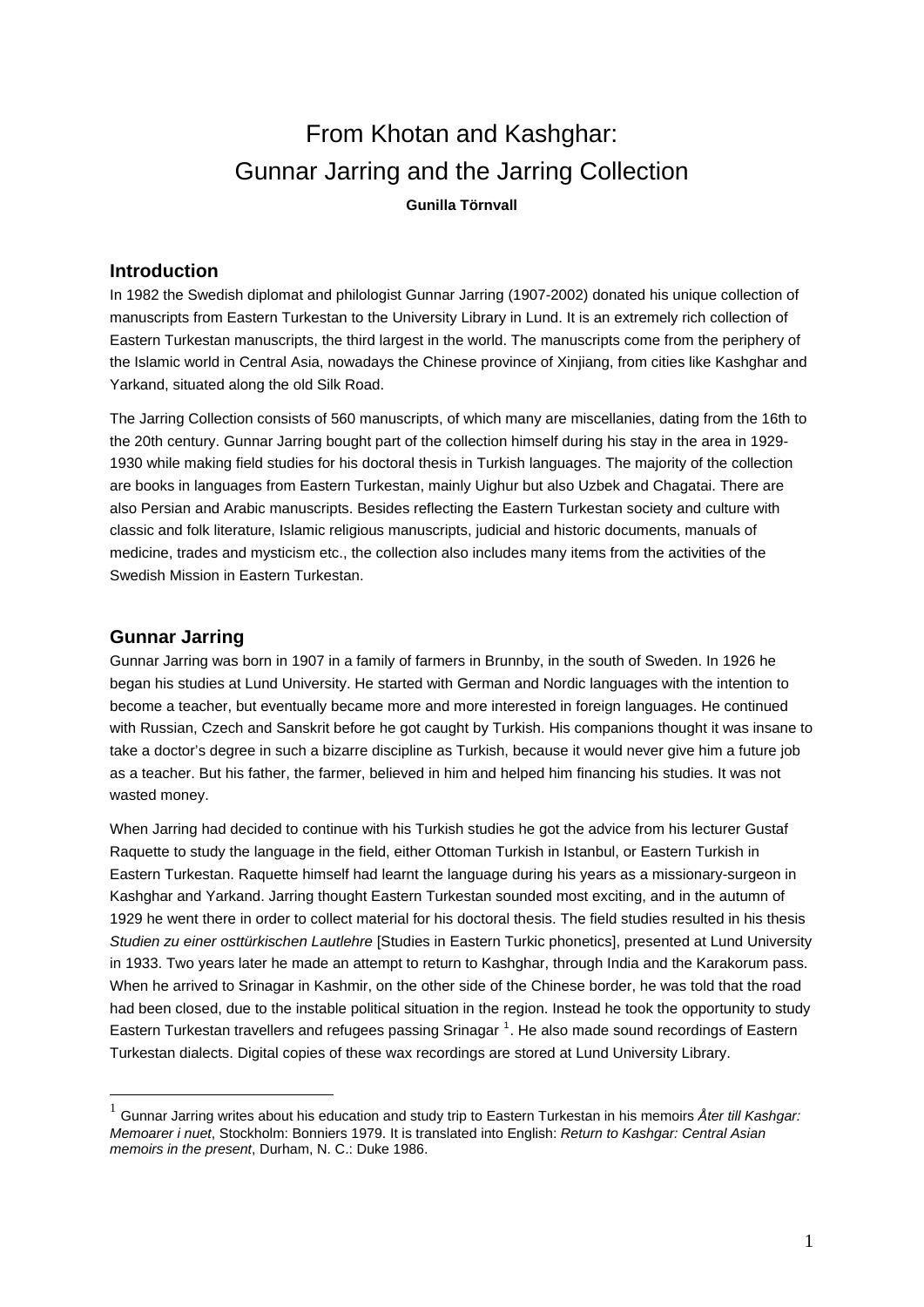Except for the above mentioned languages Jarring mastered Arabic, Persian, English and French. During the Second World War the Swedish intelligence service noticed his linguistic abilities. Jarring was sent to the Swedish embassy in Ankara, in order to watch the military development in the Middle East. That was the start of his long and successful diplomatic career. He was ambassador in New Delhi, Teheran, Washington, Moscow and at the United Nations, to name his most important postings. In 1957 Jarring was mediator for the United Nations in the Kashmir conflict. After the 1967 Arab-Israeli War he was appointed by the UN Secretary-General as a special envoy for the Middle East peace process, the so-called Jarring Mission, a commission he held until 1990.

Along his diplomatic career Jarring continued with his research in the Eastern Turkestan languages, with the manuscripts in his own collection as a starting-point. The pace of his research was accelerated after his retirement and was proceeded until his death in 2002, at the age of 94.

Lund University Library also holds Gunnar Jarring's private archive and his extensive private correspondence, as well as his collection of Central Asian lithographically produced books (108 volumes) and publications from the Mission Covenant Church of Sweden, printed in Kashghar. Jarring's extensive collection of printed books on Central Asian topics was acquired by the Royal Academy of Letters, History and Antiquities and is now at Stockholm University. $2$ 

# **Eastern Turkestan**

1

Eastern Turkestan is situated in north-western China. It borders on India, Pakistan, Afghanistan, Tadzhikistan, Kyrgyzstan, Kazakhstan, Russia, Mongolia and the Chinese provinces Gansu, Qinghai and Tibet. Since 1884 the official denomination of this region in north-western China has been Xinjiang, or Sinkiang as it was earlier transcribed, which means *"new dominion"*. The name Eastern Turkestan was used by Turkish people and in the Western World in the beginning of the 20th century. After 1945 the full name of the province is *"Xinjiang Uighur Autonomous Region"*. The term Eastern Turkestan has been declared illegal in China, for its separatist claims  $3$ .

Xinjiang consists of two highland areas: the Dzungarian Basin in the north and the Tarim Basin in the south, separated by the mountain chain Tian Shan. The manuscripts in the collection come from the south-west part of Xinjiang, which is surrounded by high mountains in the north, west and south, and in the east by the Takla Makan desert. The south-western region consists mostly of desert, except for a string of oases, fed by the snow-melt mountain valleys, sometimes referred to as Alte Shähär, *"the Six cities"* (Kashghar, Yarkand, Khotan, Aq-su, Kucha and Turfan). The capital of Xinjiang, Urumchi, is situated in Dzungaria. At the time when Jarring visited the region, a trip to Urumchi from Kashghar took two months on horseback or horsedrawn cab, which was the only way of transport.

Though geographically isolated, the cities in the Tarim Basin had some cultural exchange by way of the Silk Road, which combined Central China with the Middle East and the Mediterranean countries, since at least the 1st century BC. The south path and the north path of the Silk Road converged in Kashghar. Still in 1929, when Jarring travelled there, the easiest way to reach Kashghar from Europe was to follow the horse and donkey caravans from Osh (in present day Kyrgyzstan), over the Pamir mountains, through the Terek Davan Pass on 3700 meters above sea level. That journey took two weeks on horseback. The isolated location had led to a society still living in the Middle Ages. In 1929/1930 there was no electric light, no cars

<span id="page-1-0"></span> $2$  For a presentation of the Stockholm collection, see Birgit N. Schlyter, "Gunnar Jarrings Centralasiensamling", *Dragomanen*, Årsskrift utgiven av Svenska Forskningsinstitutet i Istanbul och Föreningen Svenska

<span id="page-1-1"></span><sup>&</sup>lt;sup>3</sup> Arienne M. Dwyer, The Xinjiang Conflict: Uyghur Identity, Language Policy, and Political Discourse, Policy Studies 15, East-West Center Washington 2005, pp. 51-52; published on-line: <http://www.eastwestcenter.org/stored/pdfs/PS015.pdf>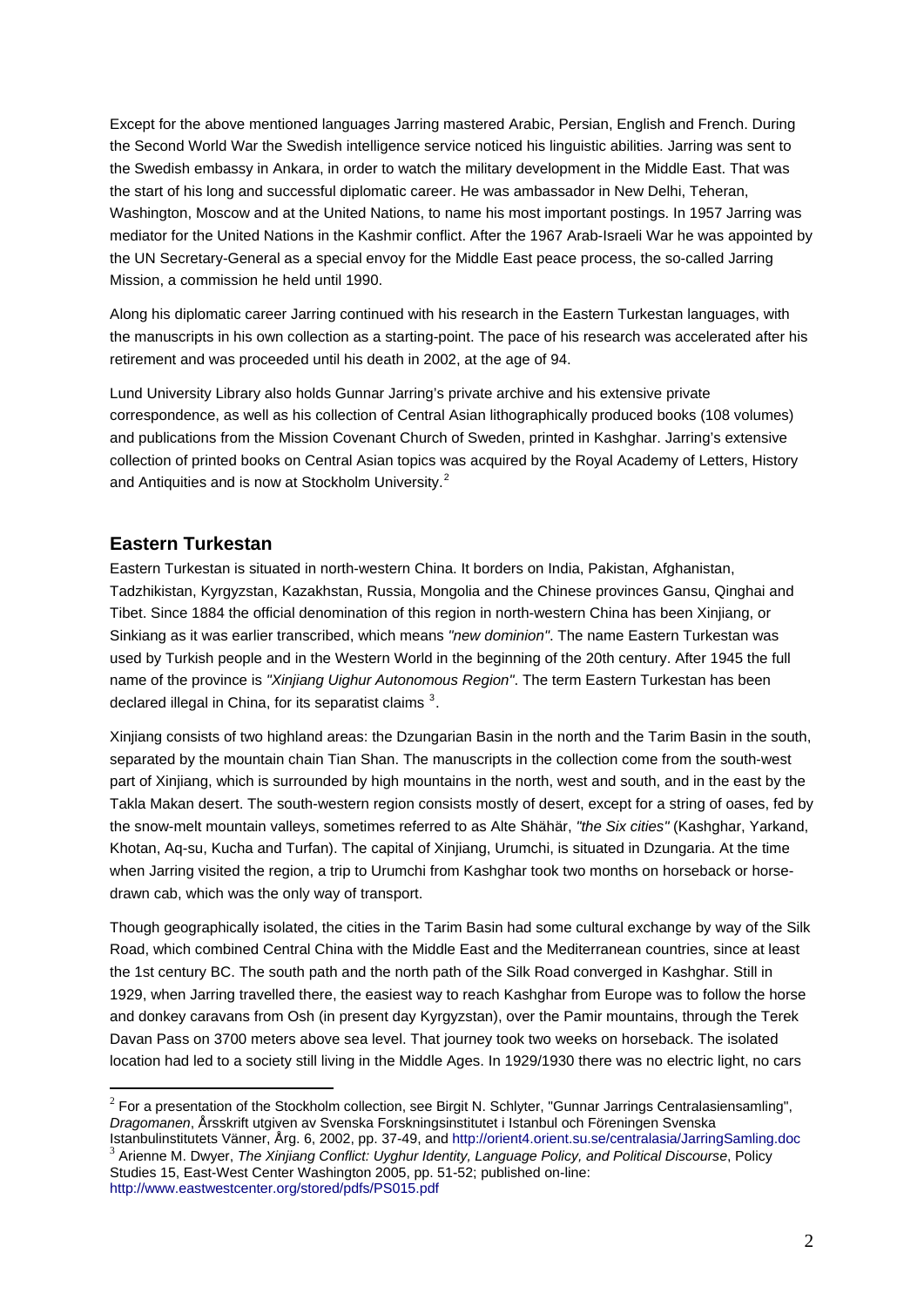or even bikes. The art of printing had not yet reached the south of Xinjiang. Some lithographed prints of Turkish Central Asian classics and Islamic religious texts from printing offices in Tashkent, Bukhara and Samarkand existed, but otherwise most books were copied by hand on-demand by scribes in the bazaar. The scribes knew who owned rare works and could negotiate on copying permissions  $4$ .

Since the 1930's the Turkish language spoken in the area is called Uighur. Until the 1970's Uighur was written with the Arabic alphabet, after which followed a short period when the Latin alphabet was used. Now it is again written with Arabic letters.

## **Formation of the collection**

Besides his language studies at Lund University, Gunnar Jarring worked as an assistant librarian at the University Library. When he left for his field trip to Eastern Turkestan he was given the commission to collect valuable manuscripts for the library. That was not an easy task. First the library had not given him any money for the acquisitions. He had to rely on his own funding. An even greater problem was to find manuscripts to buy. The Muslim book sellers in the bazaar regarded the young foreign infidel with distrust. They did not want to sell any books or manuscripts to him. After some time in Kashghar, Jarring was happy to make the acquaintance of the itinerant general dealer and book peddler mullah Roze akhon. At first Roze akhon offered him teapots and jewellery, and after having bought a pair of crêpe rubber shoes he was finally offered manuscripts. A couple of months later Jarring was the owner of an impressive collection of manuscripts. He had also at that point had some practice in the Uighur language and learnt a lot of how to deal with salesmen in Eastern Turkestan <sup>[5](#page-2-1)</sup>.

In his memoir book Jarring describes how he acquired the composite volume of Prov. 370. His home journey was approaching and his travelling fund was running short. At that time Roze akhon appeared with this volume. He held it in both his hands to show that it was especially valuable, and explained that *"lots of evil spirits lived in it"*. It was a shaman book containing prayers and incantations which was read by the duaachon, the soothsayer or magician, for example when he cured tooth ache or protected travellers against the evil spirits of the desert. Roze akhon claimed 10 Eastern Turkestan sär. Jarring offered 1 sär, but for once the book peddler refused to lower his price. After a day of bargaining Jarring had offered 4 sär, but Roze akhon had only lowered to 9 sär. Jarring had decided not to pay more than 5 sär, because he had learnt that to give more than half of the offered price, would be considered foolish. Next day the bargaining continued, but the offering was still at 9 sär. They seemed to have come to a dead end. Then Roze akhon caught sight of Jarring's collection of *Sydsvenska Dagbladet*, a Swedish newspaper, which his parents had forwarded to him. Roze akhon suggested they should make a deal. After further talk Jarring was the owner of the desirable manuscript for 2 sär and 2 kg *Sydsvenskan*. The bargaining went on and Jarring got hold on a few more manuscripts before his collection of *Sydsvenskan* ran out. Then he tried with a weekly journal called *Veckojournalen*, but Roze akhon was not interested, since it was the size not the contents that was important to him. Roze akhon disposed of the newspapers to the local tailor. In the winter time the Eastern Turkish men wore quilted coats of ankle-length. At the back of the coats the tailor quilted in a

1

<span id="page-2-0"></span><sup>&</sup>lt;sup>4</sup> Gunnar Jarring, *Åter till Kashgar*, Stockholm 1979, pp. 31, 74-88, 91, 203, 215.<br><sup>5</sup> Gunner, Jarring, *Åter till Konhaer, Stockholm 19*70, pp. 130, 136.

<span id="page-2-1"></span>Gunnar Jarring, *Åter till Kashgar*, Stockholm 1979, pp. 120-126.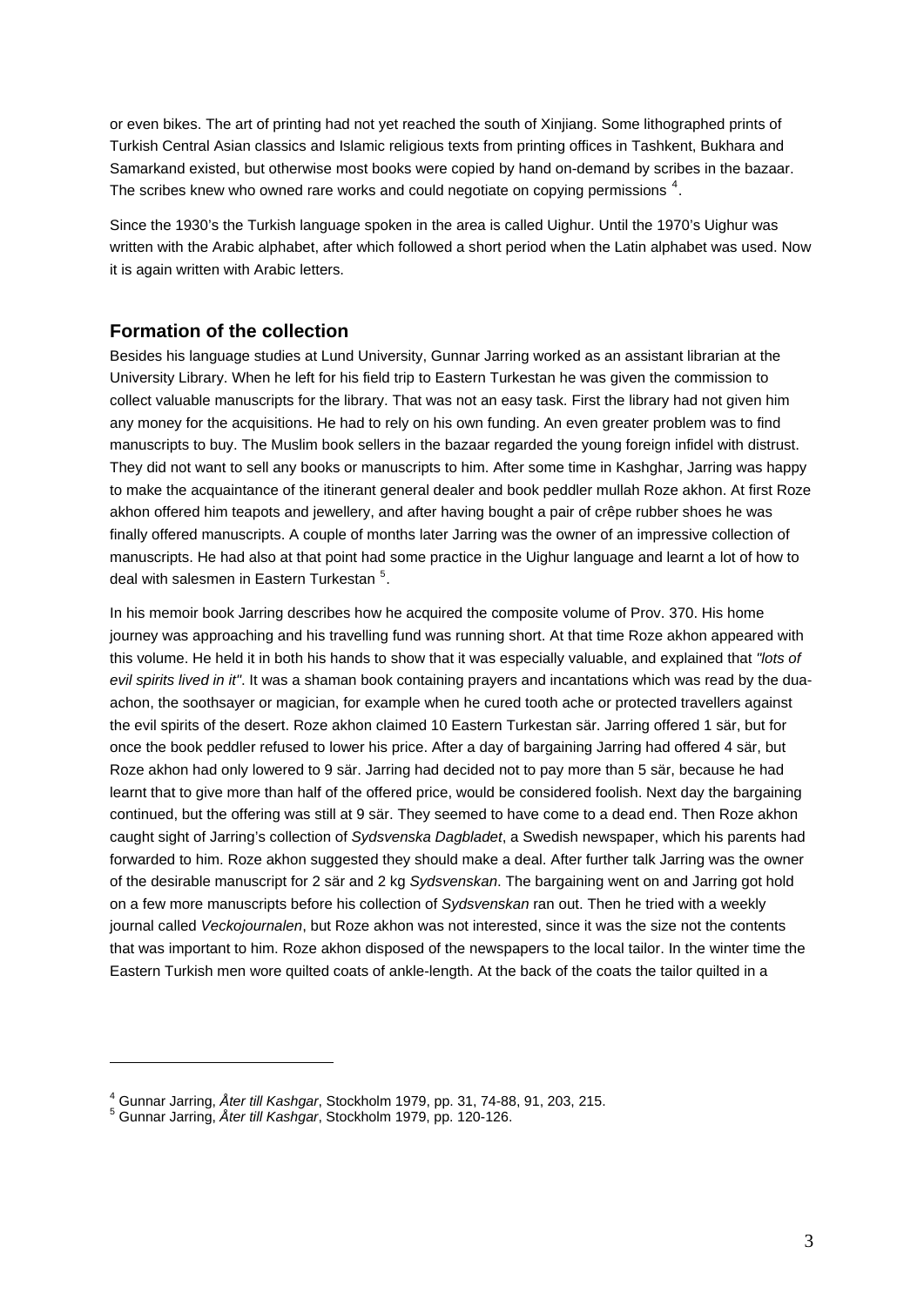newspaper. A *Sydsvenskan* spread open fitted perfectly in the back and protected against the coldest desert wind <sup>[6](#page-3-0)</sup>.

Jarring returned to Lund with 115 manuscripts, of which the University Library bought 72 in 1931, which lay the foundation of the collection. On Jarring's initiative, the library continued buying Eastern Turkestan manuscripts from the missionaries David Gustafsson and Gustaf Raquette in 1931 and 1932<sup>[7](#page-3-1)</sup>. The collection has been augmented through the years until 1997, above all with manuscripts from Jarring himself, but also from Swedish missionaries, see below.

## **The Swedish Mission in Eastern Turkestan**

Between 1894 and 1938 the Mission Covenant Church of Sweden (sometimes rendered as Swedish Missionary Society) carried on missionary work amongst the Muslim population in Kashghar, Yarkand and Yangi Hissar. It was not easy to convert the truly believing Muslims, who as Christians were excluded from their families and even risked capital punishment. The missionaries were forced to concentrate on what today is called technical aid: medical care, orphanages, schools for both boys and girls, and education of craftsmen. In order to be able to conduct their mission work, the missionaries studied the language of the area and produced many translations of texts of religious character, but also of school books. They were assisted by educated native speakers in achieving the grammatical correctness of the Eastern Turki language. The language at that time had no officially recognized orthography. The missionaries tried to introduce a consistent spelling of Eastern Turki, including Arabic and Persian loan-words. A grammar and a dictionary of the Uighur language were compiled by Rev. Gustaf Raquette, who worked at the station as a medical doctor, and later became lecturer of Turkish languages at Lund University. In 1938 the Swedish Mission was forced to leave the country under dramatic circumstances, and never returned <sup>[8](#page-3-2)</sup>.

Thanks to Gunnar Jarring, many of the missionaries have contributed with manuscripts to the Jarring Collection, both of their own production, but also manuscripts written, copied or acquired in the local bazaar. Most manuscripts have been acquired from Gustaf Ahlbert (1884-1943; 109 mss), David Gustafsson (1879- 1963; 75 mss), Sigfrid Moen (1897-1989; 59 mss), Gustaf (1871-1945) and Hanna Raquette (1884-1979; 48 mss), Oskar Hermansson (1889-1951; 42 mss) and Gunnar Hermansson (1895-1962; 31 mss).

#### **The printing office of the Swedish Mission**

<span id="page-3-0"></span><u>.</u>

The Swedish missionaries set up a printing office in Kashghar in 1912, the first and only in the southern parts of Eastern Turkestan, to be able to spread their translations and original works. The missionaries printed Bible translations and hymnbooks, but also other texts of a more secular kind, as well as the first almanac of Eastern Turkestan. They printed also on a commercial basis, for example for the foreign

<span id="page-3-1"></span><sup>6</sup> Gunnar Jarring, *Åter till Kashgar*, Stockholm 1979, pp. 124-125; Gunnar Jarring, "Bokhandel i Östturkestan", *Sydsvenska Dagbladet Snällposten*, 22 april 1934, p. 12. 7

See also: Per Ekström & Ulla Ehrensvärd, "A Note on the Jarring Collection of Eastern Turki and other Oriental Manuscripts in Lund University Library", *Turcica et Orientalia. Studies in honour of Gunnar Jarring on his eightieth birthday 12 October 1987*, Swedish Research Institute in Istanbul, Transactions, vol. 1, Stockholm 1988, pp. 187- 191; *Lunds universitetsbiblioteks årsberättelse 1/7 1931 - 30/6 1932*, Lund 1932, pp. 7-8; *Lunds universitetsbiblioteks årsberättelse 1/7 1932 - 30/6 1935*, Lund 1936, p. 9. 8

The history of the Swedish Turkestan Mission is written by John Hultvall in *Mission och revolution i Centralasien: Svenska Missionsförbundets mission i Östturkestan 1892 - 1938*, Stockholm: Gummesson 1981. Some parts of the book is translated and published on-line:

<span id="page-3-2"></span>[http://missionskyrkan.se/upload/6510/Book202c\\_rat\\_tablfofcont.pdf?epslanguage=sv](http://missionskyrkan.se/upload/6510/Book202c_rat_tablfofcont.pdf?epslanguage=sv).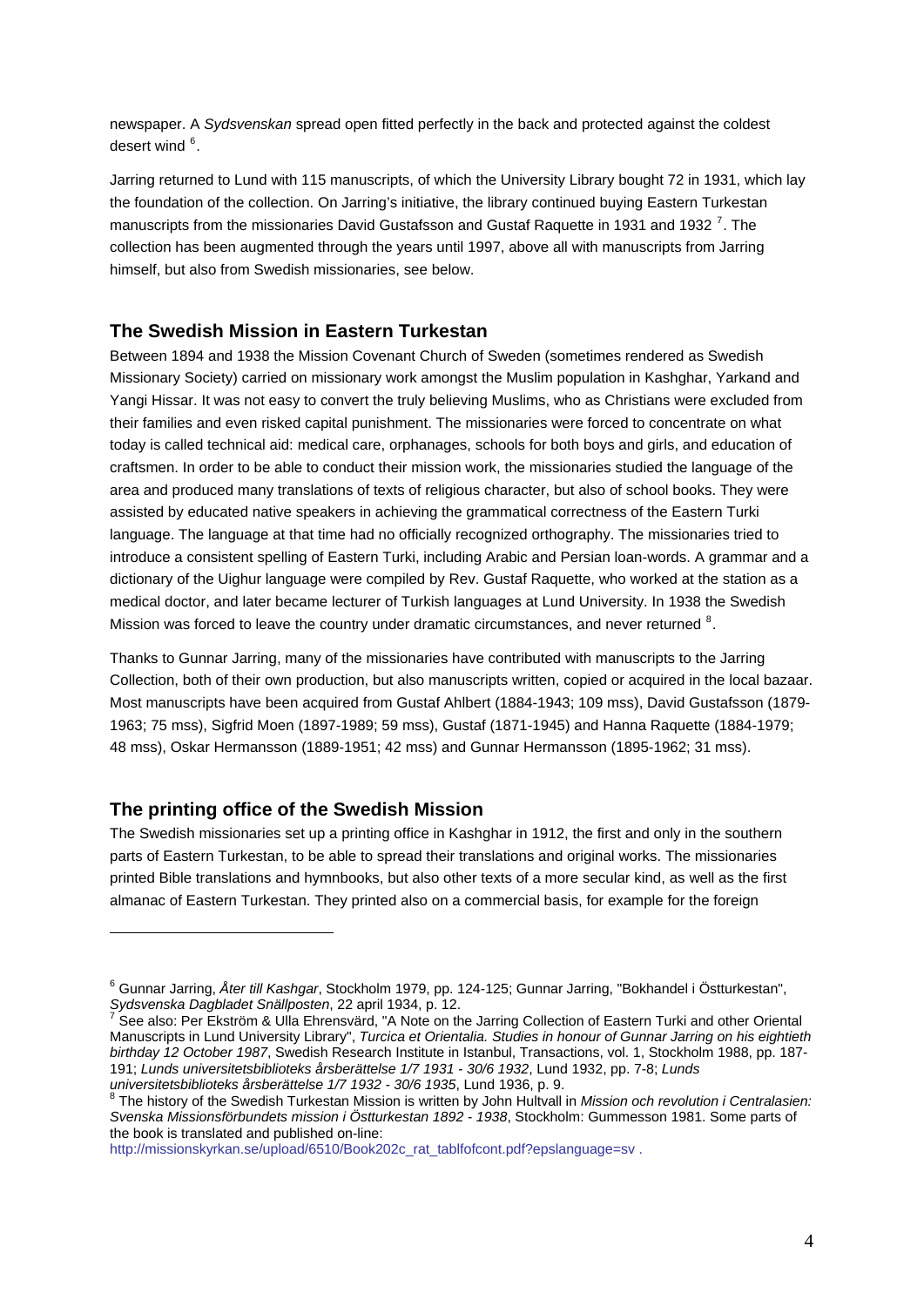consulates in Kashghar. Furthermore the missionaries educated locals in the art of printing. During the revolutionary years in the 1930's the missionaries were forced to print pamphlets and bank-notes to the shifting leaders. Gunnar Jarring has written about the printing office and published a catalogue of the production <sup>[9](#page-4-0)</sup>. He has also donated an almost complete set of prints to Lund University Library.

## **The Jarring Collection**

The Jarring Collection consists of 560 manuscripts. Many are miscellanies; there are about 1100 titles in all. The collection includes everything from single leafs and long rolls to thick bound volumes. The manuscripts date from the 16th to the 20th century. Many are written on local paper from Khotan. Around 75 % are in Uighur or Eastern Turki, 15 % in Arabic and 10 % in Persian. There are also a few Mongolian, Tibetan, Urdu and Uzbek manuscripts. It is the third largest collection in the world of manuscripts from Eastern Turkestan. The last 150 years of wars, revolutions and modernizations have been hard on the written cultural heritage of Eastern Turkestan. Thanks to Jarring and the Swedish missionaries a great part has been saved in Lund. The collection contains a representative selection of many genres. Besides reflecting the Eastern Turkestan society and culture with classic and folk literature, Islamic religious manuscripts, judicial and historic documents, manuals of medicine, trades and mysticism etc., the collection also includes many items from the activities of the Swedish Mission in Eastern Turkestan.

#### **Examples from the collection**

These brief descriptions show the great variety of the collection:

Nava'i, *Divan* (Prov 450)

Gunnar Jarring and the missionaries did not collect manuscripts for aesthetic reasons, but from a philological, cultural or historical point of view. That is why the collection only contains a few magnificent volumes, which have been brought to the collection through donations to Jarring or by acquisitions directly by the University Library, after consultation with Jarring. The most prominent of these manuscripts is the *Divan* by the Chagatai poet and cultural patron Mir 'Ali Shir Nava'i (1441-1501). Nava'i served the Timurid government in Herat (nowadays Afghanistan). He is considered to be the greatest representative of Chagatai literature, and already by his contemporaries held as the greatest poet ever to have written in the Turkish language. His works have had great influence on all Turkic peoples and languages <sup>[10](#page-4-1)</sup>. The Jarring Collection holds a couple of huge volumes of Nava'i's *Khamse* and *Divan*, but also minor fragments of these long poems as well as other poems. Prov. 450 is richly illuminated and contains 35 miniatyrs, attributed to the Kashmiri school of the 18th century Eastern Turkestan munazaras (Prov. 207, 208:4, 302:2)

Gunnar Jarring had specialized in the spoken Uighur language. He was also interested in genuinely Uighur literature, which he thought he might have found in some munazara poems, i.e. allegoric disputes. It is a well-known Arabic and Persian form of poetry, a kind of poetical verbal fighting to be as cogent and eloquent as possible. Jarring has commented, transcribed, translated into English and in facsimile published two of the munazaras in the collection: "The Contest of the Fruits" (Prov. 302:2)<sup>[12](#page-4-3)</sup> and "The Conversation between the Horse and the Camel" (Prov. 207, 208:4)<sup>[13](#page-4-4)</sup>.

The History of Ya'qub Beg (Prov. 115, 116, 117, 163, 197, 478)

Amongst the historical manuscripts much attention has been shown from the scholarly world to those about the Muslim commander Ya'qub Beg's regime in Kashghar 1864-1877. After a

<span id="page-4-0"></span> 9 Gunnar Jarring, *Prints from Kashghar*, Swedish Research Institute in Istanbul, Transactions, vol. 3, Stockholm 1991.<br><sup>10</sup> M. E. Subtelny, "Mir `Ali Shir Nawa`i", *The Encyclopaedia of Islam*, Leiden 1993, pp. 90-93.

<span id="page-4-1"></span>

<span id="page-4-2"></span><sup>11</sup> Karin Ådahl, "A copy of the *Divan* of Mir `Ali Shir Nava`i of the Late Eighteenth Century in the Lund University Library and the Kashmiri School of Miniature Painting", *Persian Painting from the Mongols to the Qajars: Studies*  in Honour of Basil W. Robinson, red. Robert Hillenbrand, London 2000, pp. 3-18.<br><sup>12</sup> Gunnar Jarring, *The Contest of the Fruits: An Eastern Turki Allegory*, Lund: Gleerup 1936.<br><sup>13</sup> Gunnar Jarring, *Some Notes on Eastern T* 

<span id="page-4-3"></span>

<span id="page-4-4"></span>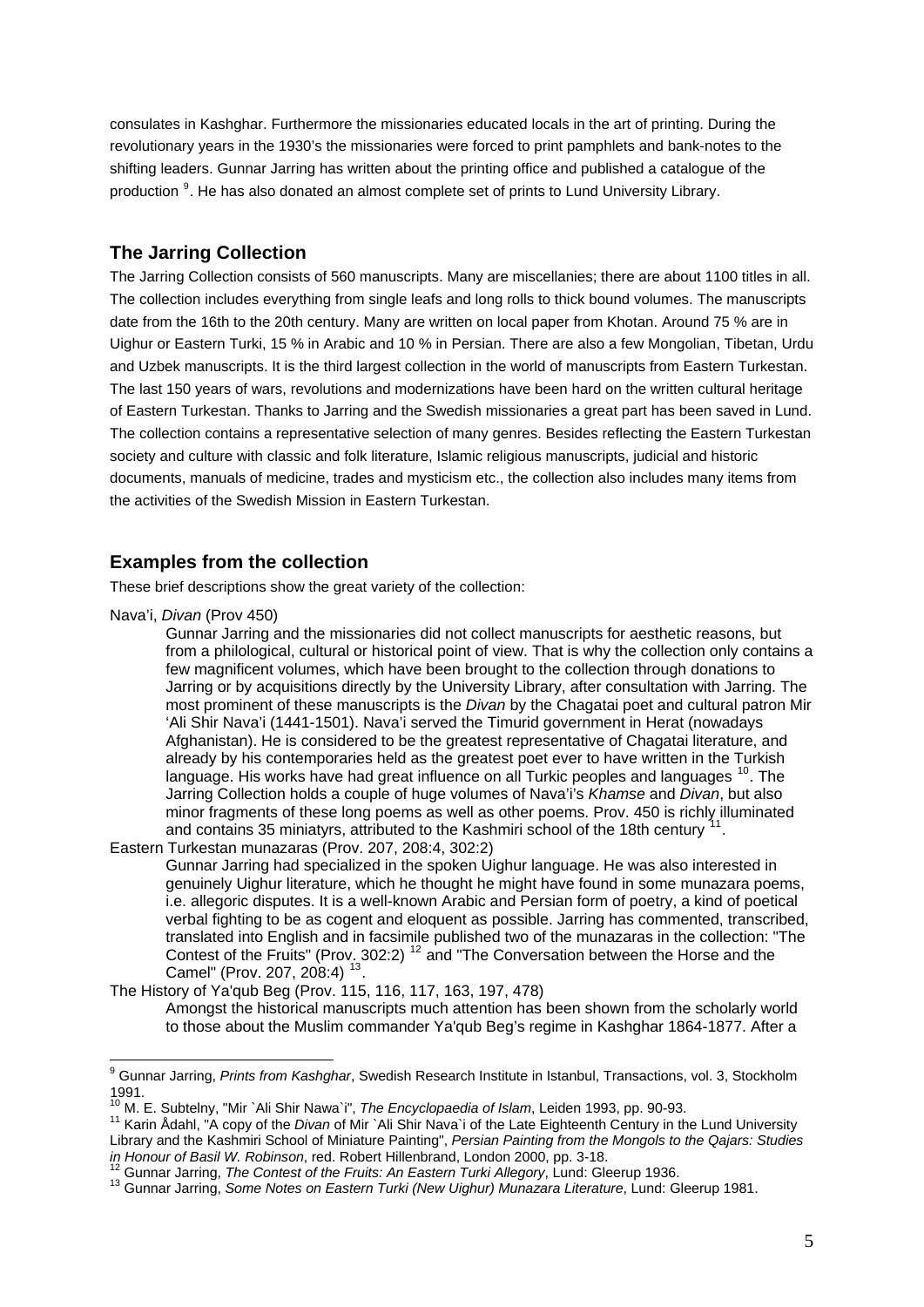revolt in 1864 the governing Chinese Qing dynasty was thrown out of Eastern Turkestan and for the first time in history the region was united as an independent nation, under Ya'qub Beg's rule. The nation ceased to exist with the death of Ya'qub Beg and the following Chinese reconquest. It was a short, but important period in the history of Eastern Turkestan, which awoke the self-esteem and nationalism amongst the Uighur population. It was also the first time since the establishment of the Qing dynasty in 1644 that such a large territory broke free from Chinese control, which had consequences for the following Chinese policy. Ya'qub Beg's regime resulted in a rise of history writing by local authors  $14$ .

Risale of the rainmakers, jadaci-risale (Prov. 53)

This fragment of a manual for rainmakers contains a description on how to evoke rain. When Jarring visited Kashghar in 1930 there were still practicing rainmakers. They knew how to evoke rain, but also how to stop it, if it came down too heavily. Rainmaking had a long history in Central Asia. Commanders like Genghis Khan and Timur Lenk brought rainmakers on their campaigns. The rainmakers could evoke storm, snow and hail and force it on the enemies in order to make confusion <sup>[15](#page-5-1)</sup>.

Lewis Wallace's *Ben Hur* (Prov. 119)

This manuscript has a tragic history. The Christian Uighur Jacob Stephen (1914-1991) writes about it in his memoirs <sup>[16](#page-5-2)</sup>. In April of 1933, Jacob Stephen worked as a teacher at the Missionary school for girls in Yarkand. His close friend Habil was visiting the Mission station in Yarkand in order to help Rev. Oskar Hermansson to translate Lewis Wallace's *Ben Hur* [1880] into Uighur. Two years earlier a Muslim rebellion against the Chinese rule in northern Xinjiang had started under Commander Khoja Nyaz Hadje. The rebellion soon turned out to be "a holy war" against all infidels. When the riot finally was reaching Yarkand in 1933, another Muslim rebellion, under Commander Abdullah from Khotan, had started in the south. While the rebellions were getting closer from two sides, the missionaries and the Christians barricaded themselves at the Mission station. The missionaries were requested by the Swedish Government to leave the country. Every evening, before prayers, Jacob Stephen and Habil read aloud from the Ben Hur manuscript. The Muslim instigator Abdullah reached the city and all the missionaries and the Christians were thrown in jail. Habil was executed, but the others survived. Jacob Stephen managed to escape to India and eventually settled down in Sweden. This manuscript is the second part of the translation, which was never printed because of the troubles in Southern Xinjiang. The first part of the Ben Hur translation was printed at the Mission printing office in Kashghar in 1935 (PFK 1935:7)<sup>[17](#page-5-3)</sup>. Jacob Stephen has presented a couple of manuscripts to the Jarring Collection, some of which he has copied himself. He has also written an English-Uighur dictionary (Prov. 546) and made a sound recording of the New Testament in Uighur (Prov. 536).

#### **Jarring's handwritten catalogue**

During 1982 and 1997 Gunnar Jarring worked on a summary catalogue of the manuscripts in English. Jarring regarded this handwritten catalogue as a temporary arrangement and it was only to be consulted in the library. The manuscripts were given provisional numbers (Prov. 1 etc). The aim of revising and publishing the catalogue was never reached and the provisional call numbers have been quoted in the learned literature and are now established.

#### **Preservation and access**

1

The primary goal of the present project is to deal with the aspect of preservation and to make accessible on-line a summary catalogue of the collection. It is an ongoing work, made possible in its first phase, thanks to a generous grant from Marianne and Marcus Wallenberg's Foundation. Until now a condition survey of all

<span id="page-5-0"></span><sup>14</sup> Ho-dong Kim, *Holy War in China: The Muslim Rebellion and State in Chinese Central Asia, 1864 - 1877*, Stanford University Press 2004, pp. XIII-XIV.<br>
<sup>15</sup> Gunnar Jarring, *Åter till Kashgar*, Stockholm 1979, p. 122.

<span id="page-5-2"></span><span id="page-5-1"></span><sup>16</sup> Jacob Stephen, *Flykting för Kristi skull*, Stockholm: Missionsförbundets Förlag 1947, pp. 24-39.<br><sup>17</sup> Gunnar Jarring, *Prints from Kashghar*, Stockholm 1991, p. 100.

<span id="page-5-3"></span>